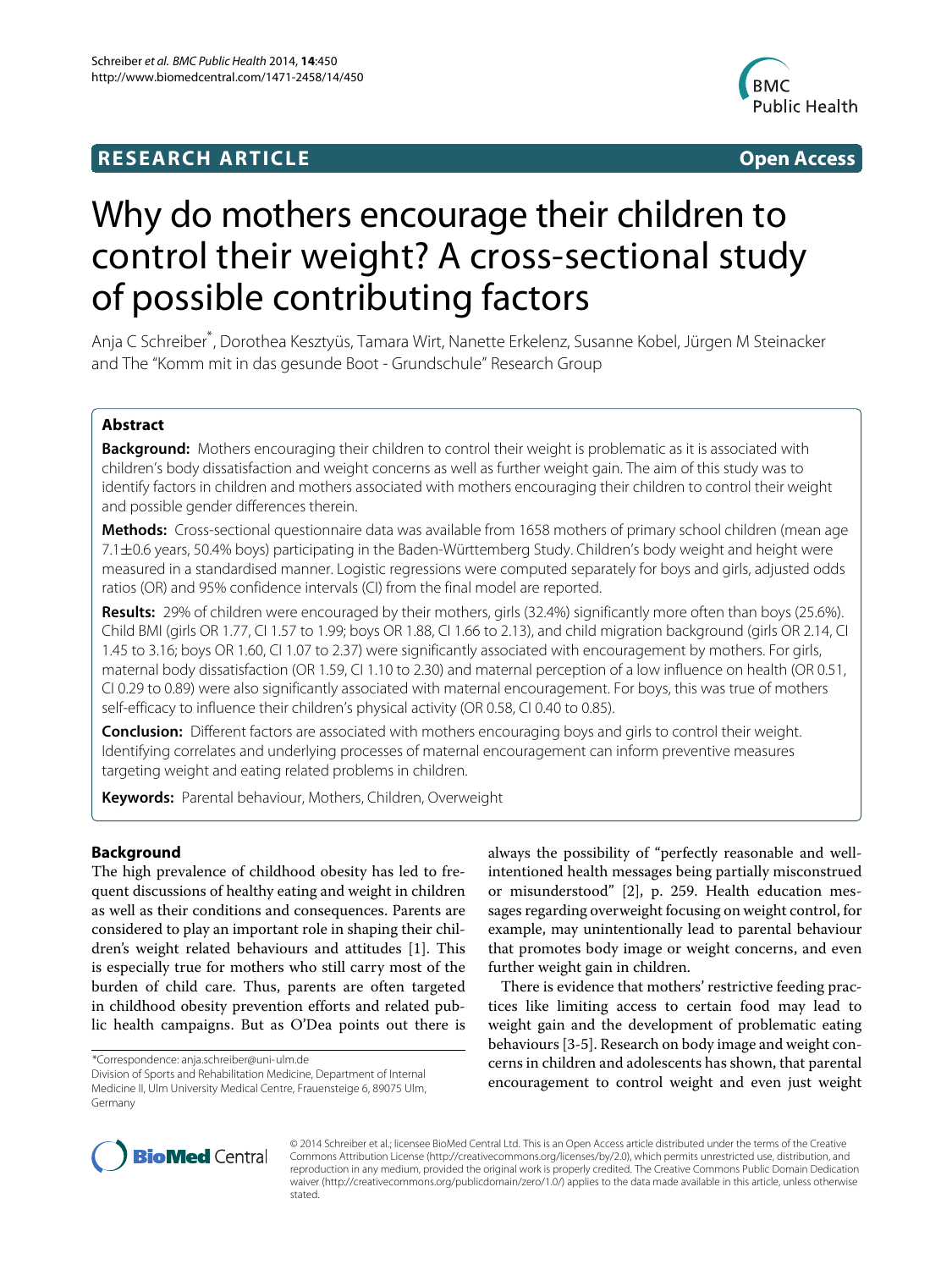related comments are associated with weight concerns and disordered eating behaviour in children [\[6](#page-6-4)[-8\]](#page-6-5).

In the light of negative side effects of such strategies an insight into possibly associated factors may be important for the development of preventive measures targeting weight and eating related problems in children.

Presuming that parents are more likely to engage in areas of life of concern to themselves, as has been previously proposed [\[9\]](#page-6-6), it is reasonable to assume that mothers are more likely to encourage their children to control their weight if their child's weight or their own weight are of concern to them. Indeed, Francis & Birch found that encouragement to lose weight was related to mothers' own preoccupation with weight and eating [\[7\]](#page-6-7). Other studies found similar associations with parental body dissatisfaction and weight concerns [\[10,](#page-6-8)[11\]](#page-6-9). In accordance with the above presumption studies have also shown that maternal encouragement to control weight is related to child's body mass and mothers' concern about or recognition of their child's overweight [\[12](#page-6-10)[,13\]](#page-6-11).

Given that there are gender differences in regards to societal body ideals, e.g. the higher pressure to be thin for females, it seems reasonable to assume that girls are more often encouraged to control their weight than boys and that there are also different underlying motivations for mothers to influence weight-related behaviours of their sons and daughters, respectively. While some studies did not find gender differences in the frequency of maternal encouragement to control weight, others report more parental messages regarding weight to daughters than to sons [\[6](#page-6-4)[,11,](#page-6-9)[14,](#page-6-12)[15\]](#page-6-13). Additionally, data from a study of mothers of 5-8 year old children support the assumption of different determinants of maternal control over children's eating with mothers restraint playing a role in monitoring girls but not boys [\[16\]](#page-6-14). Nonetheless, there is still a paucity of research into possible gender differences since most studies only study girls or don't look at boys and girls separately.

Therefore, the current study aims to gain more insight into factors related to maternal encouragement to control weight in a large non-clinical sample from socioeconomically diverse backgrounds. Moreover, the study means to shed light on possible gender differences between processes underlying that maternal behaviour by looking at possibly related variables for boys and girls separately. We expected heavier children as well as girls to be encouraged more often to control their weight. Additionally, we presumed a higher risk of encouragement to control their weight in children with mothers who are dissatisfied with their own body. Assuming its potential use as a maternal weight management strategy encouragement to control weight may also be associated with other attitudes and behaviours related to weight and health. Thus, we explored whether maternal

encouragement to control weight was also associated with mothers health behaviours, their health consciousness as well as their confidence to be able to influence health in general and weight related behaviours of their children in particular.

## **Methods**

## **Design and participants**

This work presents cross-sectional results from baseline measurements of the Baden-Württemberg Study in southwest Germany. The main goal of the Baden-Württemberg Study was to evaluate a school-based health promotion programme with a focus on overweight prevention for primary school children. Details about the programme and the evaluation study have already been published elsewhere [\[17](#page-6-15)[,18\]](#page-6-16). The study was approved by the ethics committee of Ulm University (Application No. 126/10) and is registered at the German Clinical Trials Register, Freiburg University, Germany (DRKS-ID DRKS00000494).

A total of 1968 parents gave their written informed consent, representing 62.3% of the 157 classes participating in the study at baseline. In autumn 2010, 1947 children in first and second grade were examined on site and parents received a questionnaire. Questionnaire data were available of 1714 participants (see Figure [1\)](#page-2-0).

## **Measures**

All measures presented in this article with the exception of children's weight and height were assessed via parental questionnaire.

#### *Demographics*

Level of education of mothers and fathers was assessed and categorised according to the CASMIN classification [\[19\]](#page-6-17). Maternal level of education was then dichotomized into tertiary level education (= college or university degree) and elementary/intermediate level education. Migration background of the child was defined as either at least one parent born abroad or at least one parent having spoken in a language other than German with the child in its first years of life.

#### *Body mass index*

Children's weight and height were measured by trained staff with calibrated flat scales and stadiometers (Seca, Germany). Mothers provided their weight and height using the questionnaire. Body-mass-index (BMI) was calculated as weight divided by height squared (kg/*m*2).

## *Maternal encouragement and maternal self-efficacy to influence their child's health behaviours*

The frequency of mothers encouraging their children to control their weight (maternal encouragement) was assessed on a 5-point rating scale (*How often do you*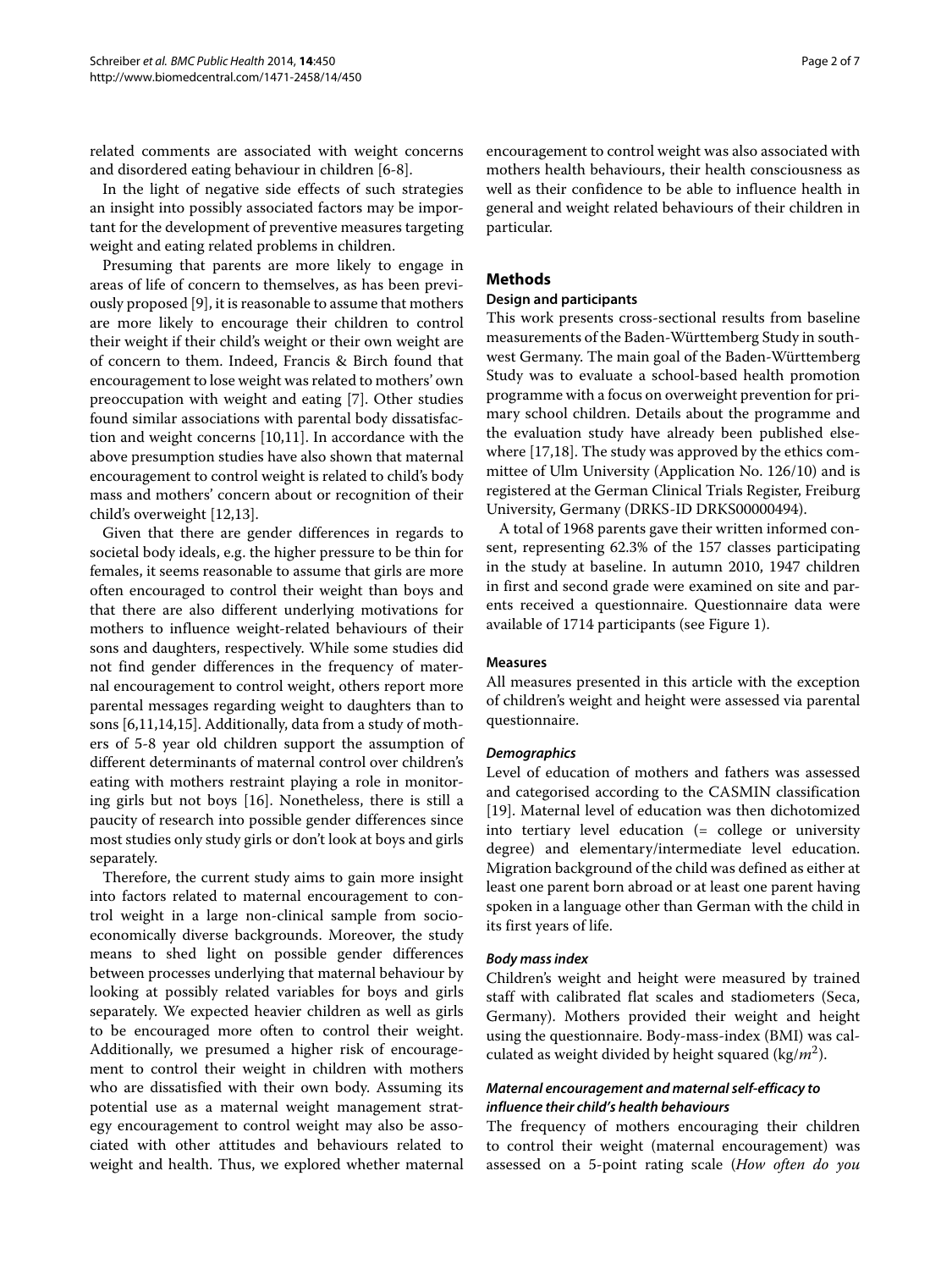

<span id="page-2-0"></span>*encourage your child to control its weight?*). Further, maternal self-efficacy to influence their children's health behaviour in three different domains was assessed on 4 point rating scales. Self-efficacy refers to a person's belief about their capability to successfully perform a particular behaviour or in a particular situation. The assessed domains of maternal self-efficacy to influence their children's health behaviour were TV consumption (*I manage to ensure my child does not watch too much TV.*), soft drink consumption (*I manage to ensure my child does not drink too much sugary beverages.*), and physical activity (*I manage to ensure my child is sufficiently physical active.*).

## *Maternal health-related behaviours and cognitions*

Mothers reported whether they were currently smoking and whether they were actively engaging in sports. Additionally, they were asked to rate their health consciousness (*How much do you take care of your health in general?*) and their perceived degree of influence on

health (*How much can one do to maintain or improve one's health?*) on 4-point rating scales. Health consciousness refers to the amount of concern an individual shows for the healthiness of their lifestyle. The perceived degree of influence on health refers to the respondent's belief about to which degree an individual's behaviour can have a positive impact on their health status. Mothers' dissatisfaction with their bodies (maternal body dissatisfaction) was also assessed (*Do you think you are much too thin, too thin, alright, too fat, much too fat?*).

## **Data analyses**

Inclusion criteria for the analysis were complete data on encouragement by mothers, child gender and child age. This resulted in an overall sample of n=1658 (see Figure [1](#page-2-0) for an overview of the study sample size). Due to skewed and not classifiable distribution several variables were recoded for the analyses. The outcome variable maternal encouragement to control weight was dichotomised into "never encourages child" and "encourages child". Similarly, maternal health consciousness, perception of degree of influence on health and self-efficacy to influence child's health behaviour (all three domains) were dichotomised at the median. This resulted in variables differentiating between a high degree and a low degree of health consciousness, perceived degree of influence on health and self-efficacy, respectively. For the logistic regression analyses a low degree in those variables was chosen as reference category. Maternal body dissatisfaction was dichotomised into "is dissatisfied" versus "is not dissatisfied". Since the focus of this study lays upon concerns regarding overweight the 53 mothers who perceived themselves as too thin or much too thin were excluded from the analysis.

Gender differences were tested using student's t-test for continuous variables (BMI and age) and  $\chi^2$  test for categorical data. Univariate logistic regressions were performed to identify factors associated with maternal encouragement. Variables with p-values below .10 were then included in multivariate regression analyses using stepwise backward elimination to verify associated factors. Finally, to compute odds ratios and 95% confidence intervals adjusted for child's age and maternal education level multivariate regressions with enter method analysis were performed. All regression analyses were computed for boys and girls separately. Due to missing values sample size may vary for different analyses. All data analyses were carried out with IBM SPSS 19.00.02.

## **Results**

## **Sample description**

The baseline characteristics of the sample (835 boys and 823 girls) and the studied variables are shown in Table [1.](#page-3-0) Boys and girls differ significantly only in the number of mothers with a high self-efficacy to increase their child's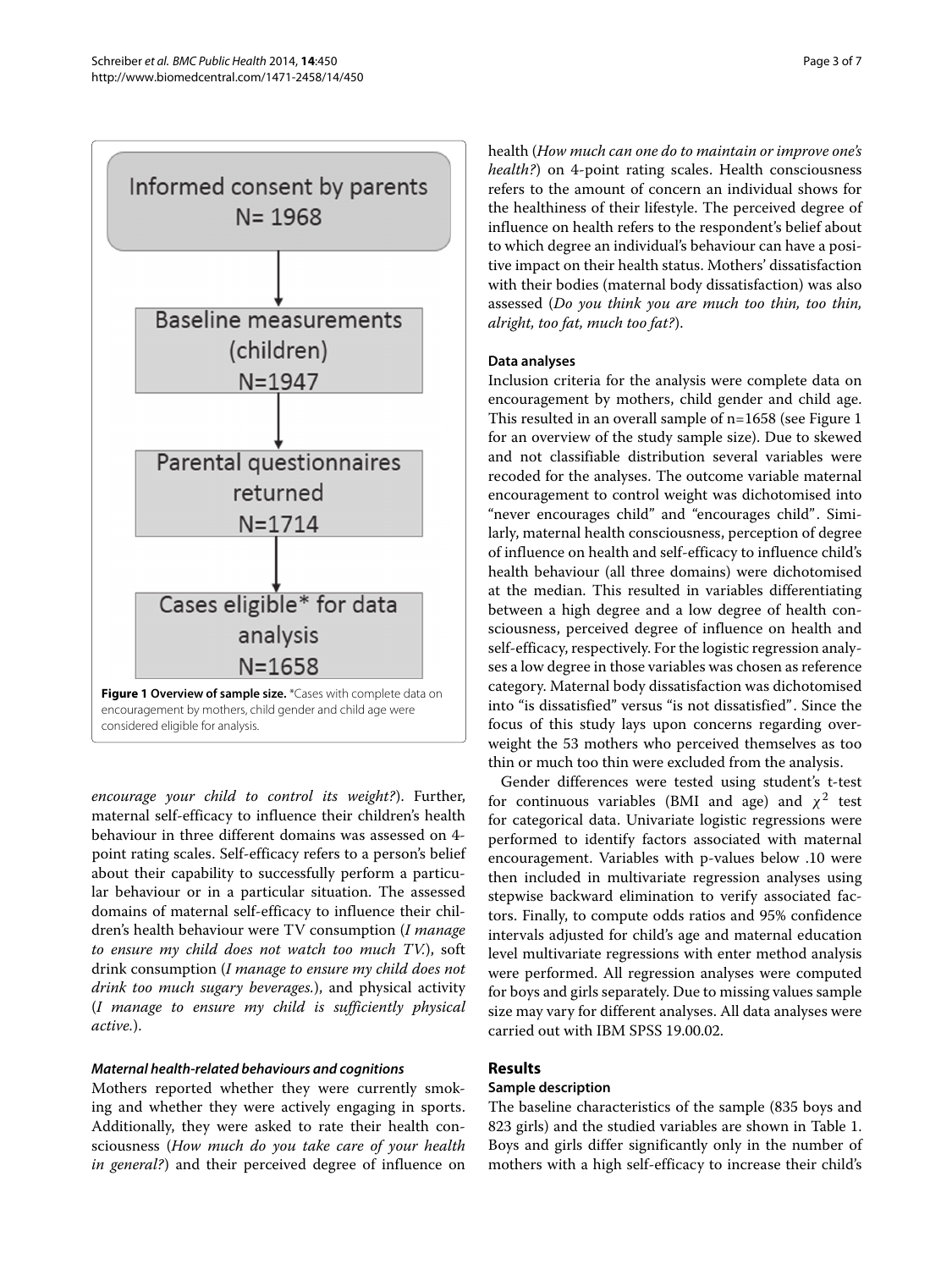## <span id="page-3-0"></span>**Table 1 Sample characteristics**

|                                     | <b>Missing values</b> | <b>Boys</b> | Girls     | Total n=1658 |
|-------------------------------------|-----------------------|-------------|-----------|--------------|
| <b>Child characteristics</b>        |                       |             |           |              |
| Age, years [mean (sd)]              | $\mathbf{0}$          | 7.1(0.6)    | 7.0(0.6)  | 7.1(0.6)     |
| Migration background, yes (%)       | 54                    | 30.1        | 31.9      | 31.0         |
| Child's BMI, kg/ $m^2$ [mean (sd)]  | 48                    | 16.0(2.0)   | 15.9(2.1) | 16.0(2.1)    |
| <b>Maternal characteristics</b>     |                       |             |           |              |
| Maternal BMI, kg/ $m^2$ [mean (sd)] | 109                   | 24.1(4.5)   | 24.2(4.5) | 24.1(4.5)    |
| Tertiary education level (%)        | 17                    | 19.6        | 18.8      | 19.2         |
| Currently smoking, yes (%)          | 38                    | 20.9        | 21.1      | 21.0         |
| Active in sports, yes (%)           | 103                   | 57.1        | 59.7      | 58.7         |
| Body dissatisfaction, yes (%)       | 84                    | 49.6        | 49.9      | 49.7         |
| Health consciousness, high (%)      | 11                    | 58.5        | 58.8      | 58.7         |
| Perceived degree of influence       |                       |             |           |              |
| on health, high (%)                 | 29                    | 88.6        | 88.8      | 88.7         |
| Self-efficacy to influence child's  |                       |             |           |              |
| - TV consumption, high (%)          | 19                    | 58.5        | 58.5      | 58.5         |
| - soft drink consumption, high (%)  | 18                    | 60.6        | 61.8      | 61.2         |
| - physical activity, high (%)       | 21                    | $57.0*$     | 51.0      | 54.0         |

*Note.* sd = standard deviation;  $*$  p<.05.

physical activity  $(\chi^2(1)=5.90, p=.015)$ . Children's weight status was computed using German reference percentiles [\[20\]](#page-6-18), accordingly the prevalence in this sample was 7.4% for underweight, 84.1% for normal weight, and 8.5% for overweight. Mothers' mean age at the time of data collection was 37.4 years (SD=5.1, range: 24-52 years) and the majority (65.6%) reported an annual household income between 21,000 and 48,000 Euro.

## **Maternal encouragement**

Overall, 29% of the sample were encouraged by their mothers to control their weight, girls significantly more often than boys (32.4% vs. 25.6%, *χ*<sup>2</sup>(1)=9.343, p=.002). As shown in Figure [2](#page-4-0) this gender difference occurs only in normal weight children. Normal weight girls were encouraged more often than normal weight boys ( $\chi^2(1)=10.419$ , p=.001), whereas there were no differences between overweight and underweight girls and boys, respectively.

## *Logistic regressions of factors related to maternal encouragement*

The variables listed in Table [1](#page-3-0) were tested for significant associations (p<.10) with maternal encouragement in univariate logistic regressions separate for boys and girls. Table [2](#page-4-1) provides the crude odds ratios and 90% confidence intervals as well as the proportion of encouraged boys and girls in the respective analyses. Logistic regression analyses with stepwise backward elimination were then performed to verify the associations. The resulting model for boys contained child BMI, child migration background,

and maternal self-efficacy to promote physical activity as significant predictors of maternal encouragement. In the resulting model for girls child BMI, child migration background, maternal body dissatisfaction and maternal perception of degree of influence on health remained as significant factors. Additionally maternal self-efficacy to promote physical activity remained in the model but lost statistical significance. For the final models shown in Table [3](#page-5-0) (boys) and Table [4](#page-5-1) (girls) child's age and maternal education level were added as control variables.

## **Discussion**

In this study of German primary-school children we investigated related factors of mothers encouraging their children to control their weight. We found that a significant proportion of mothers encouraged their children to control their weight. In accordance with earlier findings in US children and adolescents [\[12,](#page-6-10)[13\]](#page-6-11), this study found that girls and boys with increasing BMI had a higher chance to be encouraged to control their weight.

One aim of this study was to determine possible gender differences. As expected, girls were more likely to be encouraged to control their weight than boys. However, additional analyses stratified by weight group showed that this was only true for normal weight girls, whereas underweight and overweight girls were encouraged as often as boys. This may be a result of mothers being concerned for both daughters and sons to be overweight but having a greater concern for girls to stay in a normal weight range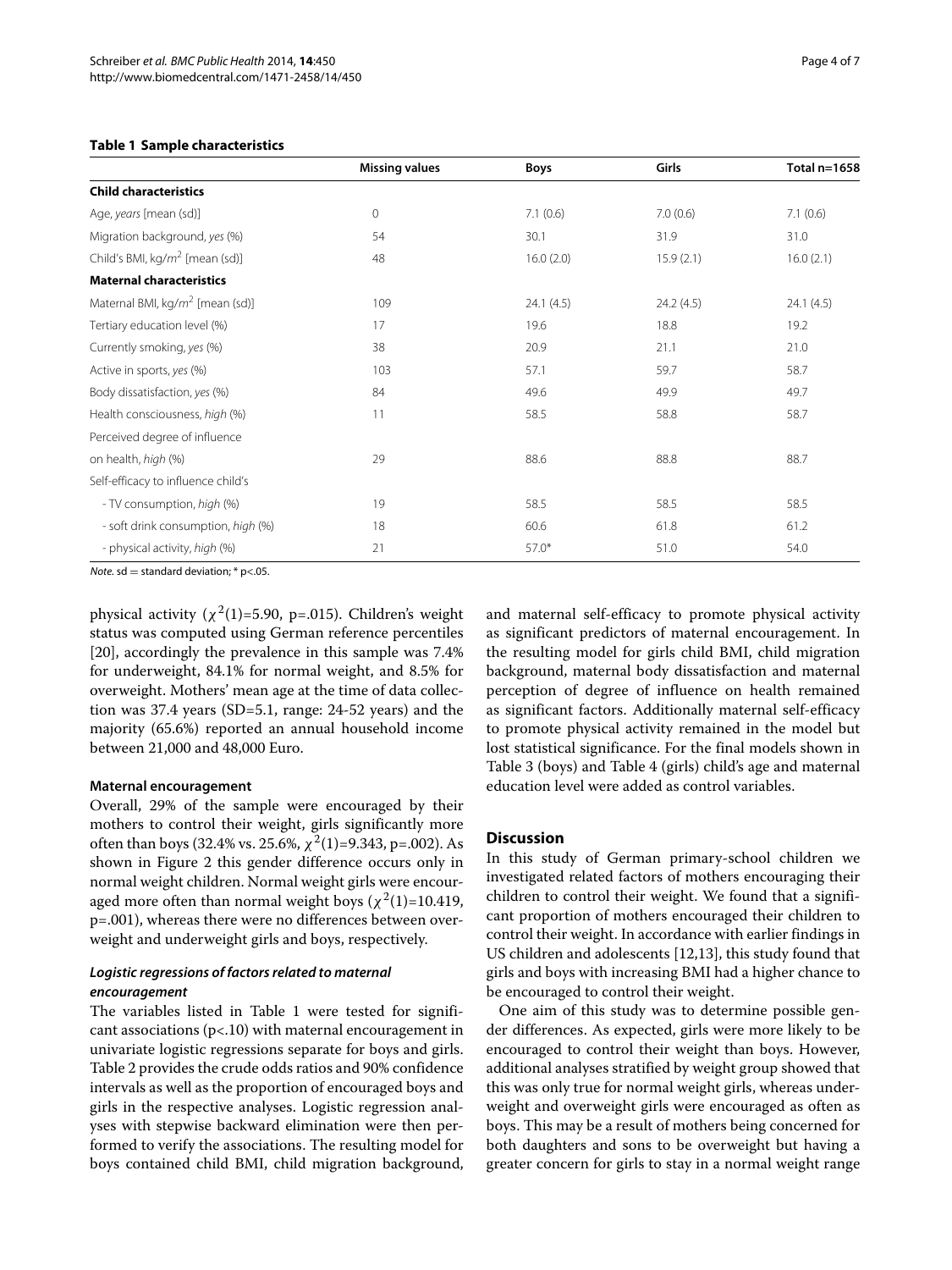

<span id="page-4-0"></span>compared to boys corresponding to the higher pressure on females to be thin. While the encouragement of girls occurred less often if mothers perceived themselves highly able to influence towards health in general, whereas this association could not be seen in regards to boys. Boys, on the other hand, were encouraged less often to control their weight if their mothers report a high self-efficacy to

ensure a sufficient level of physical activity in their sons, whereas for daughters this association remained in the final backward regression model but lost statistical significance. This association was also found for girls but did not remain significant in the multivariate regression model suggesting a lower degree of importance of this factor for maternal encouragement of daughters.

<span id="page-4-1"></span>

| Table 2 Possible factors contributing to maternal encouragement of girls and boys to control their weight |  |  |  |
|-----------------------------------------------------------------------------------------------------------|--|--|--|
|-----------------------------------------------------------------------------------------------------------|--|--|--|

|                                    | Boys       |                     | Girls      |                            |
|------------------------------------|------------|---------------------|------------|----------------------------|
|                                    | Encouraged |                     | Encouraged |                            |
|                                    | n (%)      | OR [90% CI]         | n (%)      | OR [90% CI]                |
| <b>Child characteristics</b>       |            |                     |            |                            |
| Age, years                         | 214(25.6)  | $1.33$ [1.09, 1.64] | 267 (32.4) | <b>1.36</b> $[1.12, 1.66]$ |
| Migration background, yes          | 203 (25.2) | $2.09$ [1.58, 2.77] | 261 (32.7) | 2.76 [2.12, 3.58]          |
| Child's BMI, kg/ $m^2$             | 211 (26.0) | $1.87$ [1.70, 2.06] | 257 (32.1) | $1.84$ [1.67, 2.01]        |
| <b>Maternal characteristics</b>    |            |                     |            |                            |
| Maternal BMI, kg/m <sup>2</sup>    | 207(26.3)  | $1.05$ [1.02, 1.08] | 251 (32.9) | <b>1.07</b> $[1.04, 1.10]$ |
| Tertiary education level           | 213 (25.8) | $0.54$ [0.37, 0.79] | 266 (32.7) | 1.00 [0.73, 1.37]          |
| Currently smoking, yes             | 207 (25.4) | $1.78$ [1.31, 2.42] | 260 (32.3) | 1.15 [0.85, 1.55]          |
| Active in sports, yes              | 197 (25.1) | $0.96$ [0.73, 1.26] | 253 (32.8) | $0.51$ [0.39, 0.66]        |
| Body dissatisfaction, yes          | 206 (25.9) | 1.20 [0.92, 1.56]   | 249 (31.9) | <b>1.76</b> $[1.37, 2.28]$ |
| Health consciousness, high         | 211 (25.5) | 1.02 [0.78, 1.33]   | 267 (32.5) | $0.65$ [0.51, 0.83]        |
| Perceived degree of influence      |            |                     |            |                            |
| on health, high                    | 211(25.7)  | $0.67$ [0.45, 0.98] | 261 (32.3) | $0.43$ [0.30, 0.63]        |
| Self-efficacy to influence child's |            |                     |            |                            |
| - TV consumption, high             | 209 (25.3) | $0.67$ [0.52, 0.88] | 263 (32.2) | $0.60$ [0.47, 0.77]        |
| - soft drink consumption, high     | 209(25.3)  | $0.72$ [0.55, 0.93] | 263 (32.2) | $0.80$ $[0.62, 1.03]$      |
| - physical activity, high          | 208 (25.2) | $0.53$ [0.41, 0.69] | 263 (32.4) | $0.52$ [0.40, 0.66]        |

*Note.* n = number of children encouraged to control their weight, OR = odds ratio, CI = confidence interval.

Variables with bolded ORs (indicating p<.10) were included in the subsequent multivariate analyses.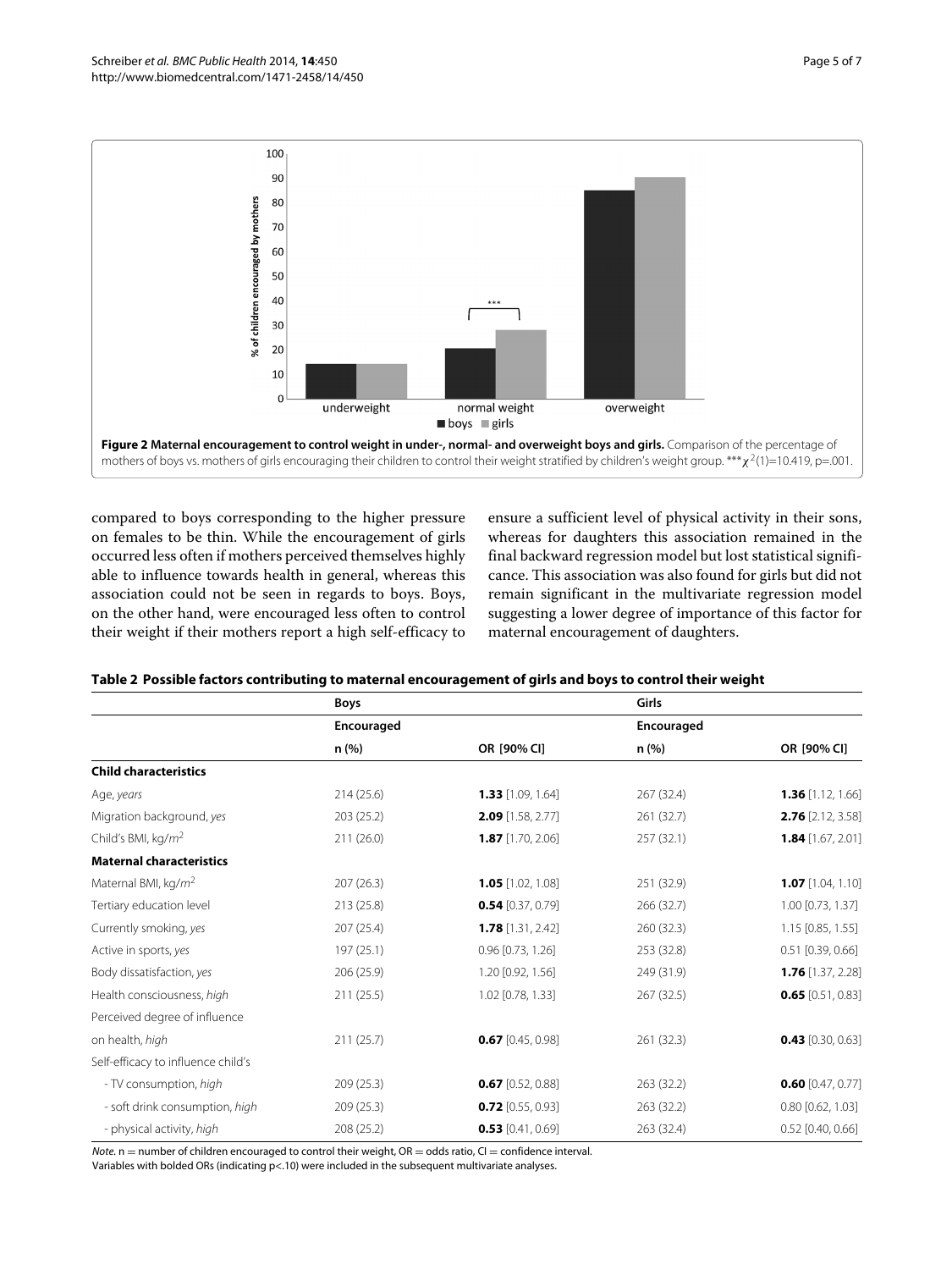<span id="page-5-0"></span>**Table 3 Final model for boys of factors contributing to maternal encouragement to control their weight**

|                                                                  | в        | <b>SEB</b> | OR   | [95% CI]     | p-value |
|------------------------------------------------------------------|----------|------------|------|--------------|---------|
| Child's BMI, kg/ $m^2$                                           | .63      | .06        | 1.88 | [1.66, 2.13] | .000    |
| Migration background<br>(child), yes                             | .47 .20  |            | 1.60 | [1.07, 2.37] | .020    |
| Self-efficacy to influence<br>child's physical activity,<br>high | -.54 .19 |            | 0.58 | [0.40, 0.85] | .005    |

*Note.* B = regression coefficient, SE B = standard error of B, OR = odds ratio, CI = confidence interval.

Final model adjusted for child age and maternal education: N = 767; *χ***2**(5) = 182.66,  $p = .000; -2$  Log-Likelihood = 684.87; Nagelkerke's  $R^2 = .31; 25.3%$  encouraged to control their weight.

According to previous research [\[7,](#page-6-7)[9\]](#page-6-6), it was also assumed that mothers may be more inclined to encourage their child to control its weight if their own weight is of concern to them. Indeed, results of the current study indicate that mothers who are dissatisfied with their own bodies are more likely to encourage their daughters to control their weight than body-satisfied mothers. For boys, however, there was no such association. This supports previous work which found that the projection of parental weight concerns on to their children's weight may be more profound in same-gender dyads (e.g. motherdaughter) [\[16](#page-6-14)[,21\]](#page-6-19).

Additionally, we found a strong association of maternal encouragement with children's migration background. Children with a migration background had a higher chance of being encouraged to control their weight independent of their mothers' educational level. Cultural differences may play a role here. A large study in eight European countries showed regional differences in parental concerns about their children's body weight with parents in Southern Europe reporting more

<span id="page-5-1"></span>**Table 4 Final model for girls of factors contributing to maternal encouragement to control their weight**

|                                                                  | В     | <b>SEB</b> | <b>OR</b> | [95% CI]     | p-value |  |
|------------------------------------------------------------------|-------|------------|-----------|--------------|---------|--|
| Child's BMI, kg/ $m2$                                            | .57   | .06        | 1.77      | [1.57, 1.99] | .000    |  |
| Migration background<br>(child), yes                             | .76   | .20        | 2.14      | [1.45, 3.16] | .000    |  |
| Maternal body dissatis-<br>faction                               | .46   | .19        | 1.59      | [1.10, 2.30] | .014    |  |
| Perceived degree of<br>influence on health,<br>high              | $-68$ | .29        | 0.51      | [0.29, 0.89] | .019    |  |
| Self-efficacy to influence<br>child's physical activity,<br>high | $-27$ | .19        | 0.76      | [0.53, 1.10] | .147    |  |

*Note.*  $B =$  regression coefficient. SE  $B =$  standard error of B,  $OR =$  odds ratio. CI = confidence interval.

Final model adjusted for child age and maternal education:  $N = 724$ ;  $\chi^2(7) =$ 190.54, p = .000; -2 Log-Likelihood = 711.53; Nagelkerke's *R*<sup>2</sup> = .33; 31.5% encouraged to control their weight.

concern about future overweight [\[22\]](#page-6-20). Since the majority of migrants in Germany comes from Southern European countries such as Turkey, Italy and Greece [\[23\]](#page-6-21), this might explain why in this study children with migration background were more likely to be encouraged to control their weight.

The current study has certain strengths and limitations that should be taken into consideration. The associations with maternal encouragement to control weight were studied in a large non-clinical sample of pre-adolescent children from socio-economically diverse backgrounds. This allowed an exploration of the maternal practice to encourage weight-control in daughters as well as in sons. Furthermore, height and weight of the children were measured objectively.

Limitations of the current study include self-report of maternal characteristics including height and weight, and the use of single item measures. Also, the cross-sectional design does not allow an interpretation of the direction of the found associations. Due to the self-report nature of the studied variables social desirability or recall bias may have affected the results. Further, some mothers may have interpreted the question about the frequency of encouragement to control weight ("How often do you encourage your child to control its weight?") as an encouragement to gain weight, although considering the usual connotation of weight control, in particular in the context of an overweight prevention programme, this seems unlikely. We used single item measures for the assessment of most of the studied behaviours and cognitions and are thus not able to provide information about reliability or validity of these measures. However, in the context of health assessment it has been shown that single item measures can provide valid information [\[24\]](#page-6-22).

## **Conclusions**

In summary, this study found that maternal encouragement to control weight was related to children's BMI and migration status next to different maternal characteristics depending on the child's gender. Determining correlates and underlying processes of maternal encouragement can inform preventive measures targeting weight and eating related problems in children. This exploration of possible correlates has demonstrated that not only children's weight or maternal weight concerns are linked to maternal encouragement to control weight but that mothers' confidence to influence alternative health behaviours, in this case physical activity, may play a role as well. The results of this study further support the assumption that there are different associations depending on the gender constellation of the parent-child dyad. More research should therefore examine correlates of paternal encouragement to control weight.